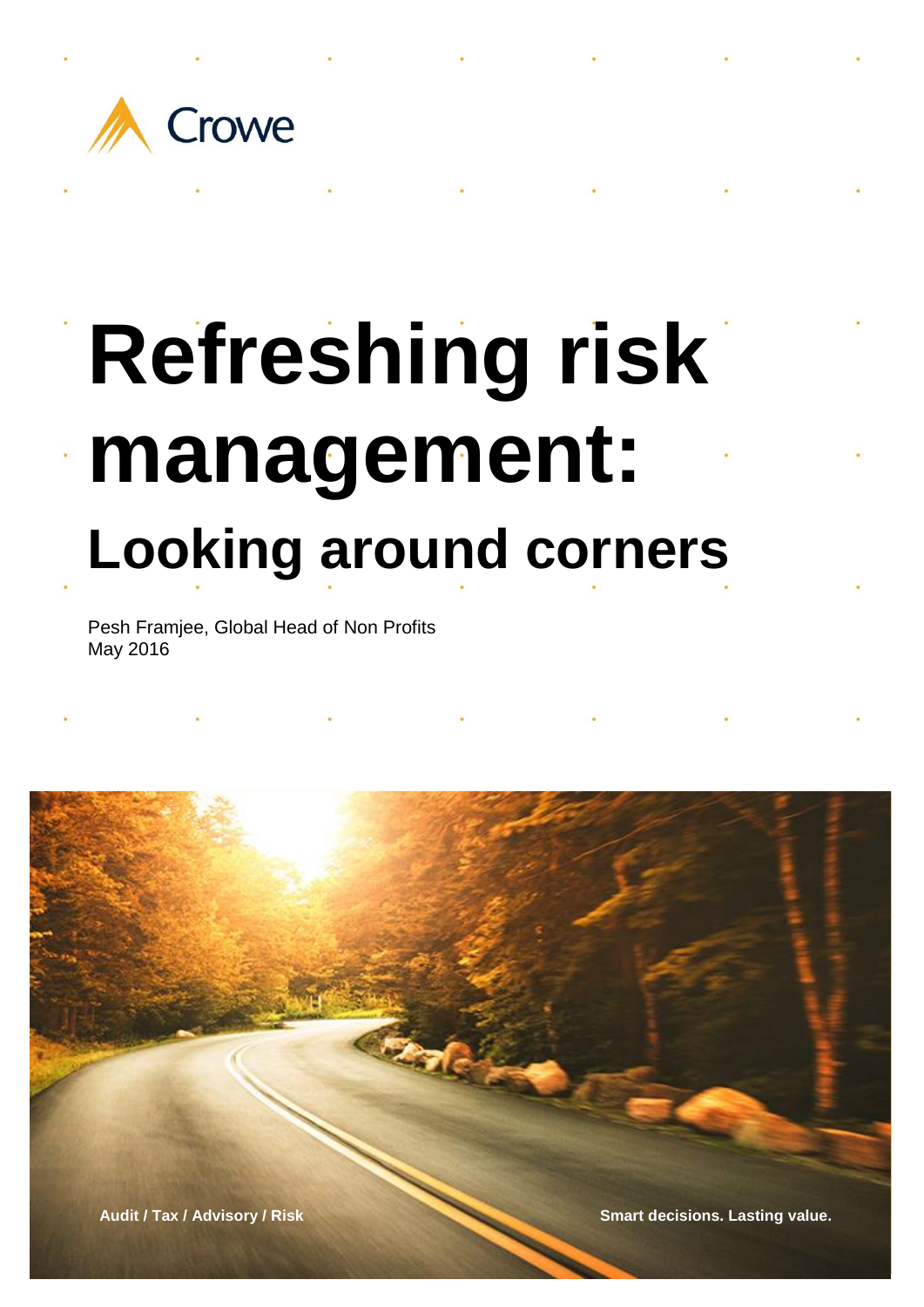## **Risk management has been around for some time and now organisations are looking for ways to get greater value out of the process. Some are disillusioned and are questioning the value of risk management.**

I am often asked whether there were any risk registers out there that identified, at a sufficiently early stage, the risk of the position that many charities see themselves in now. The answer is that I certainly did not see them but without doubt if most of my clients did not have the risk management procedure in place that they do have they would be in a worse position. That is not to say that we should be complacent about the process and it is important to recognise that risk management has moved on and fresh thinking is needed.

# **Value creation**

New thinking focuses on the concepts of rewarded and unrewarded risks. Some risks are all downside and no upside. For example, if a charity fails to comply with laws and regulations there can be significant consequences, but there is no extra credit for being even more compliant. Similarly, it is important to avoid disruptions to critical operations and systems, but doing so simply meets expectations rather than being seen as something that deserves reward. These are the unrewarded risks. They cannot be ignored, but the primary incentive for dealing with them is value protection.

Other risks are about upside, for example, introducing new innovations in service delivery or expanding into new areas of income generation. The primary reason for taking these risks is to add value. Yes, taking these risks might have a downside but the potential upside is greater. In my experience the charities that succeed are not the ones that avoid risk but are those that look for opportunities and, fully understanding their risk appetite, take risks only after carefully considering them and seeing how they help to create value.

Most risk registers I see focus on compliance issues and what could go wrong with the things that a charity is doing. Value protection risks are important but the issue is that individuals may focus the bulk of their attention on the threats and end up missing out on the opportunities. Risk management often falls within the remit of the finance director or the internal auditor with oversight from the audit committee or the trustees. These individuals are usually naturally cautious and therefore in the past many charities have tended to focus on unrewarded value protection. Ensuring that operations and resources are sustainable is becoming more difficult so there is now greater need to look out for missed opportunities and many charities are recognising that the focus should shift to value creation. Risk aversion and focusing only on downside can lead to underinvestment in the kinds of opportunities that drive growth and create value for stakeholders. Risk intelligent organisations understand this and respond accordingly. Along with the change of mind set there is perhaps a need to revisit some of the thinking on methodology.

# **A fresh look at risk scoring**

Traditional risk scoring methodology focused on considering both impact and likelihood or probability of a risk and giving them equal importance.

In this thinking the impact score is usually multiplied by the score for likelihood and the product of the scores used to rank risks. Therefore with a scoring system of say one to five a risk that has been assessed as very high in both likelihood and impact will have a score of 25 (5x5). A risk that has a very high impact but a very low likelihood will have a risk score of five (5x1) as will a risk with very high likelihood and very low impact.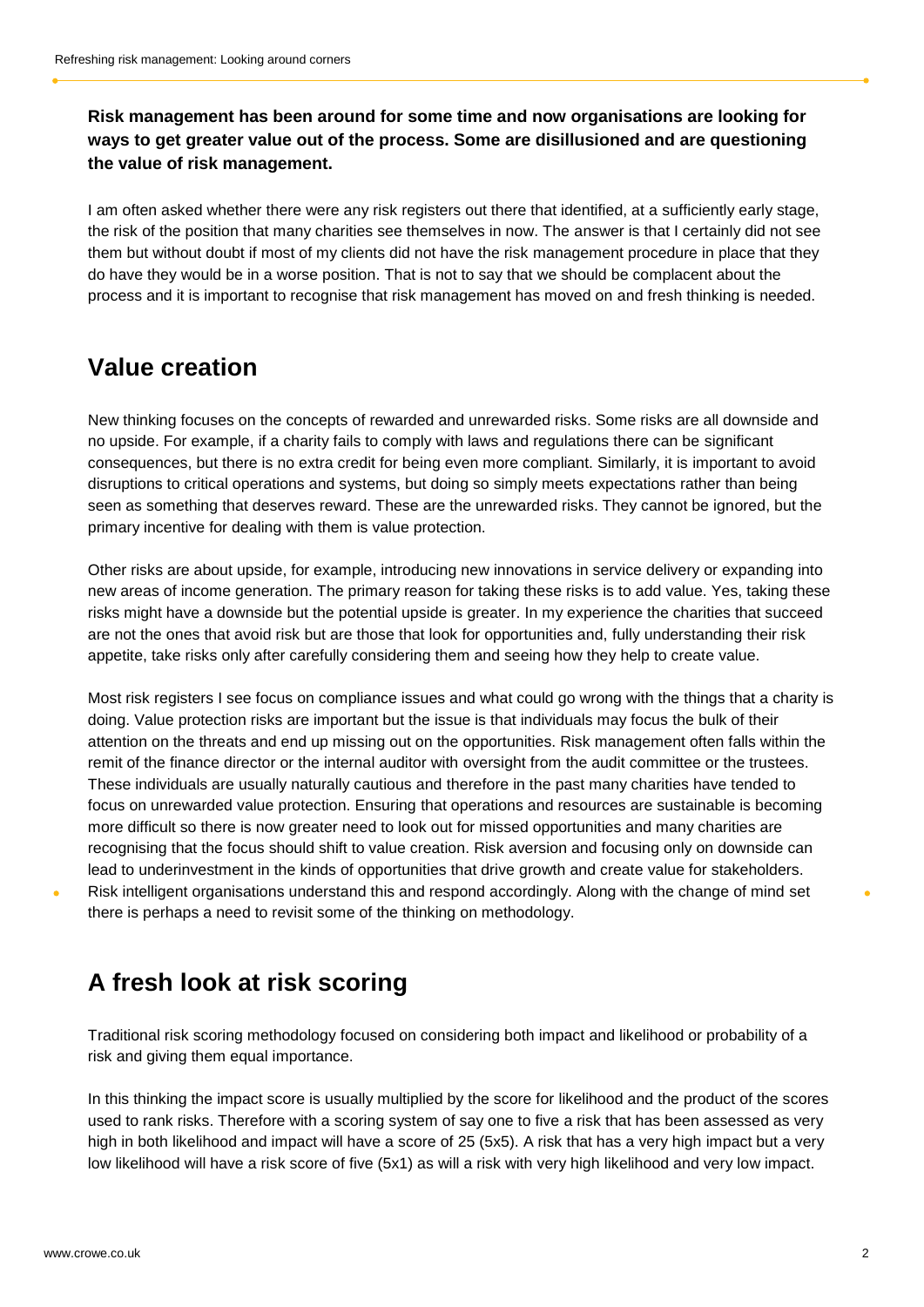This is however problematic as it makes people allocate risk management resources in a questionable manner.

I think there is widespread acceptance that a risk which has very high impact and very low likelihood should have greater importance than one with very high likelihood and insignificant impact. Also, most risk registers show the gross risk, the risk that is inherent and then the net or residual risk (the risk that still exists after the controls and risk mitigation are considered). In my experience the key change between gross and net risk is usually in reducing the likelihood score. However, the traditional scoring does not reflect this and gives equal emphasis to impact and likelihood.

This is the methodology that has been popular in the past and the approach described by the Charity Commission and many of the other discussions on risk methodology used in the charity sector.

The thinking has moved on and there is greater recognition that probability has less value for risks that occur outside the norm. This means that approaches will have to be incorporated to deal with a new financial climate and new challenges. Risk management needs an overhaul especially when events are rare or unprecedented; where the rules are unknown or rapidly changing; or where risks are driven by external factors beyond the organisation's control. In such instances, the concept of vulnerability and risk interaction should assume prominence in both the risk assessment and risk management processes.

If an organisation is vulnerable to a risk that is both relevant and has extremely high impact, it should be addressed, regardless of "remote" likelihood. However, risk appetite needs to be factored in and "addressed" in this context, is not necessarily the same as "mitigated." A balance needs to be attained and vulnerability should be weighed alongside probability whilst recognising that sometimes improbable events do occur with devastating effect, while other times probable events fail to materialise. This means that there is a much greater need to understand the possible, and its impact, and not just the probable.

By this I am not advocating a methodology that leads to a risk register that is voluminous, listing every possible risk and failing to deliver real risk management benefits. Resource constraints, risks and rewards and risk appetite need to be considered.

Likelihood does play an important part in scoring but impact needs to be given greater weight. The heat map below shows how using the 1-5 scores to give a greater weighting to impact can be applied. This works on a scoring of xy+y where x is likelihood and y is impact.

Some practitioners give even more importance to impact and use a scoring methodology of xy+2y.

# **Risk Contagion and risk cascades**

Notwithstanding the importance of focusing on high impact risks there is need for careful consideration of linked risks and the "domino" effect. Most major value losses involve the interaction of more than one risk. Many catastrophic losses are the result of a series of small events rather than a single large event. Unfortunately, organisations that focus only on big risks may find themselves ill-prepared to face the interaction of separate adverse events in the absence of an integrated and coordinated response to linked risks. Similarly, the exposure to a portfolio of risks needs to be considered.

An isolated concentration on value at risk can sometimes result in not spotting 'risk contagion' – in other words where one low impact risk leads to another and another so that the cumulative impact is catastrophic.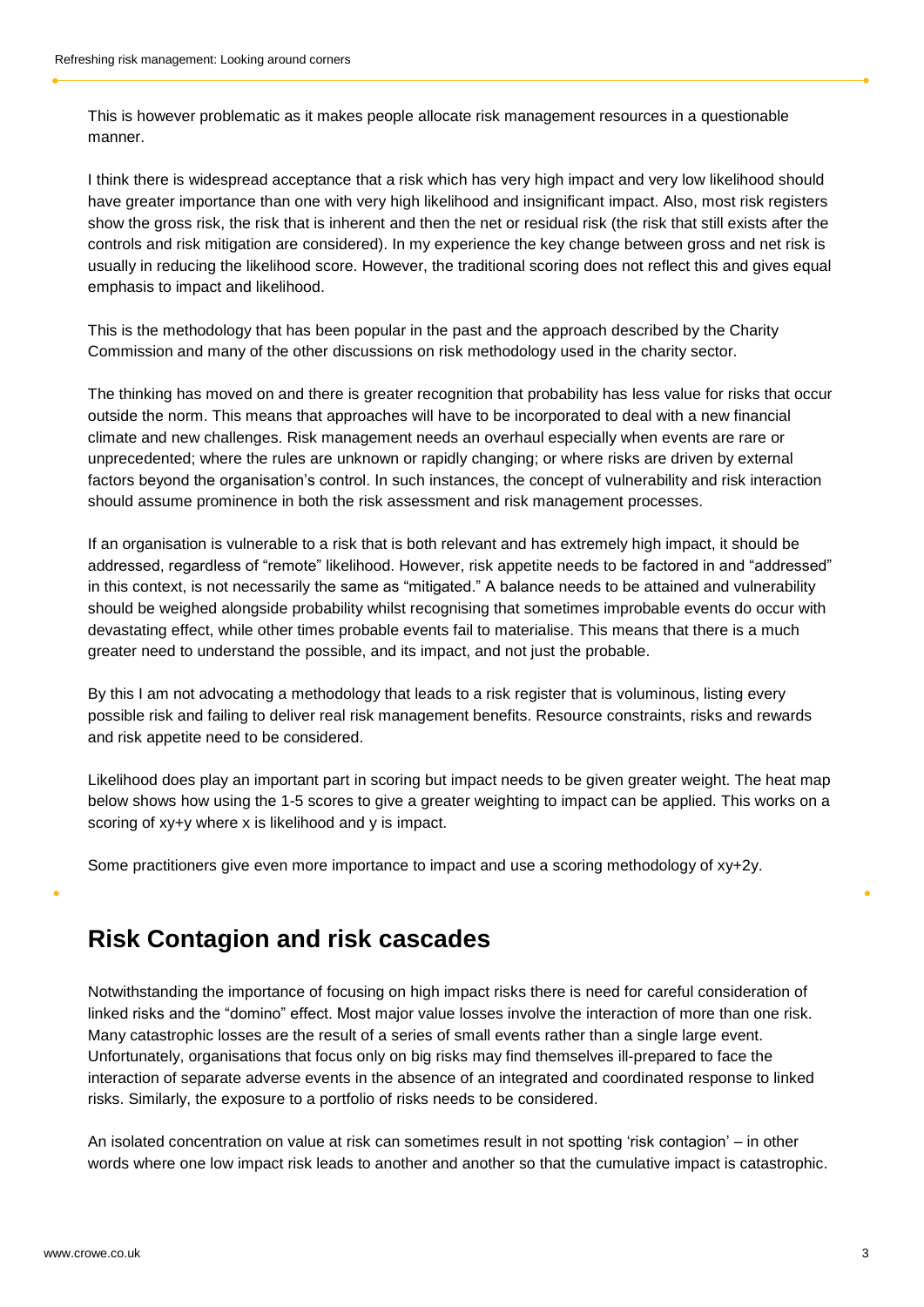At the same time, risks that are off the radar can lead to problems. For example charities that are not involved with public service delivery and do not get their funding from government and / or local authorities seem to think that cuts in public spending will not impact them. However, when I speak to charities that are involved in public service delivery, they having recognised that this income is under threat, have geared up their fund raising efforts in other areas. This can and will have a cascading effect on other charities.

Most organisations focus on the most direct risks and those that they believe have high likelihood of occurring. This is important but the relevance of focusing on high value risks and how risks interact with one another and how more remote risks cascade to have greater impact cannot be ignored. We have to accept that risk assessment methods will often fail to foresee or manage all critical risks. Nevertheless, refreshing the way we approach risk management and understanding how risks develop and interact will help ensure that the organisation is as well prepared as it can be.

## **Heat map showing the relationship between impact and likelihood based on a scoring of (impact x likelihood) + impact**

|               | <b>Catastrophic</b> | 5                       | 10                      | 15                      | 20                             | 25                   | 30              |
|---------------|---------------------|-------------------------|-------------------------|-------------------------|--------------------------------|----------------------|-----------------|
|               | <b>Major</b>        | $\overline{\mathbf{4}}$ | 8                       | 12                      | 16                             | 20                   | 24              |
| <b>Impact</b> | <b>Moderate</b>     | $\overline{3}$          | $6\phantom{1}6$         | 9                       | 12                             | 15                   | 18              |
|               | <b>Minor</b>        | $\overline{2}$          | $\overline{4}$          | $6\phantom{1}6$         | $\boldsymbol{8}$               | 10                   | $12$            |
|               | Insignificant       | $\overline{1}$          | $\overline{2}$          | $\overline{\mathbf{3}}$ | $\overline{4}$                 | 5 <sup>1</sup>       | $6\phantom{1}6$ |
|               |                     |                         | $\overline{\mathbf{A}}$ | $\overline{2}$          | 3<br>Demate Unilizato Desailde | 4<br>Deskable Utable | $5\phantom{1}$  |

**Remote Unlikely Possible Probable Highly probable** 

 **Likelihood**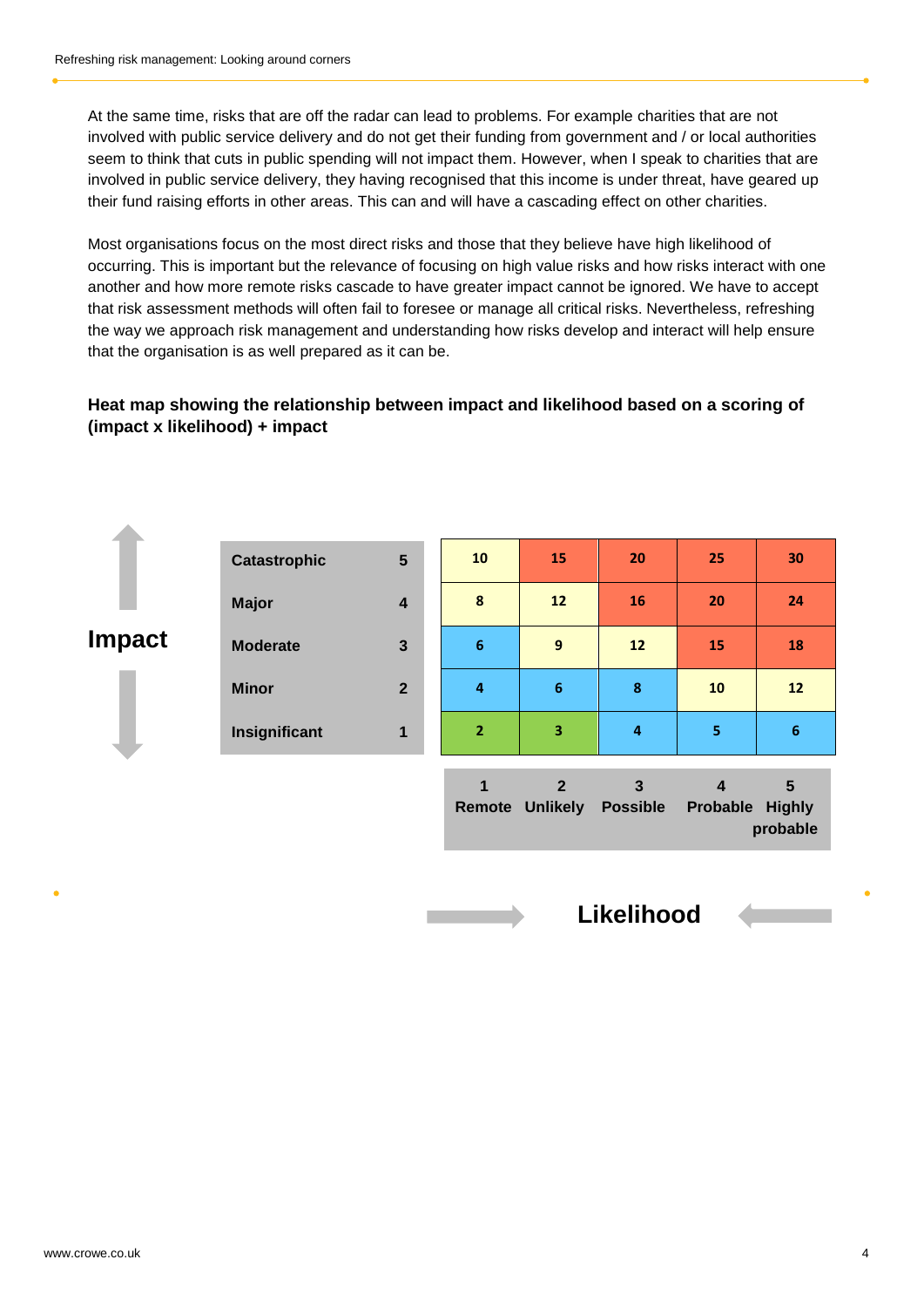# **Notes**

|                                                                                  | the control of the control of the control of the control of the control of |
|----------------------------------------------------------------------------------|----------------------------------------------------------------------------|
|                                                                                  |                                                                            |
|                                                                                  |                                                                            |
|                                                                                  | the control of the control of the control of the                           |
|                                                                                  | <b>Contract Contract</b>                                                   |
|                                                                                  |                                                                            |
|                                                                                  |                                                                            |
| ,我们也不会有什么。""我们的人,我们也不会有什么?""我们的人,我们也不会有什么?""我们的人,我们也不会有什么?""我们的人,我们也不会有什么?""我们的人 |                                                                            |
|                                                                                  |                                                                            |
|                                                                                  | the control of the control of the control of                               |
| ,我们也不会有什么?""我们的话,我们也不会有什么?""我们的话,我们也不会有什么?""我们的话,我们也不会有什么?""我们的话,我们也不会有什么?""我们的话 |                                                                            |
|                                                                                  |                                                                            |
| ,我们也不会有什么?""我们的话,我们也不会有什么?""我们的话,我们也不会有什么?""我们的话,我们也不会有什么?""我们的话,我们也不会有什么?""我们的话 |                                                                            |
|                                                                                  |                                                                            |
|                                                                                  |                                                                            |
| ,我们也不会有什么?""我们的人,我们也不会有什么?""我们的人,我们也不会有什么?""我们的人,我们也不会有什么?""我们的人,我们也不会有什么?""我们的人 |                                                                            |
|                                                                                  |                                                                            |
|                                                                                  |                                                                            |
|                                                                                  | the control of the control of the                                          |
|                                                                                  |                                                                            |
|                                                                                  | the control of the control of the con-                                     |
|                                                                                  |                                                                            |
|                                                                                  |                                                                            |
|                                                                                  | the control of the control of the control of the control of the control of |
|                                                                                  |                                                                            |
|                                                                                  | the control of the control of the                                          |
|                                                                                  |                                                                            |
|                                                                                  |                                                                            |
|                                                                                  |                                                                            |
|                                                                                  |                                                                            |
|                                                                                  |                                                                            |
| ,我们也不会有什么?""我们的人,我们也不会有什么?""我们的人,我们也不会有什么?""我们的人,我们也不会有什么?""我们的人,我们也不会有什么?""我们的人 |                                                                            |
|                                                                                  |                                                                            |
|                                                                                  | the control of the control of the                                          |
|                                                                                  |                                                                            |
| ,我们也不会有什么?""我们的人,我们也不会有什么?""我们的人,我们也不会有什么?""我们的人,我们也不会有什么?""我们的人,我们也不会有什么?""我们的人 |                                                                            |
|                                                                                  | the control of the control of the                                          |
|                                                                                  |                                                                            |
|                                                                                  |                                                                            |
|                                                                                  |                                                                            |
|                                                                                  |                                                                            |
|                                                                                  |                                                                            |
|                                                                                  |                                                                            |
|                                                                                  |                                                                            |

 $\bullet$ 

 $\bullet$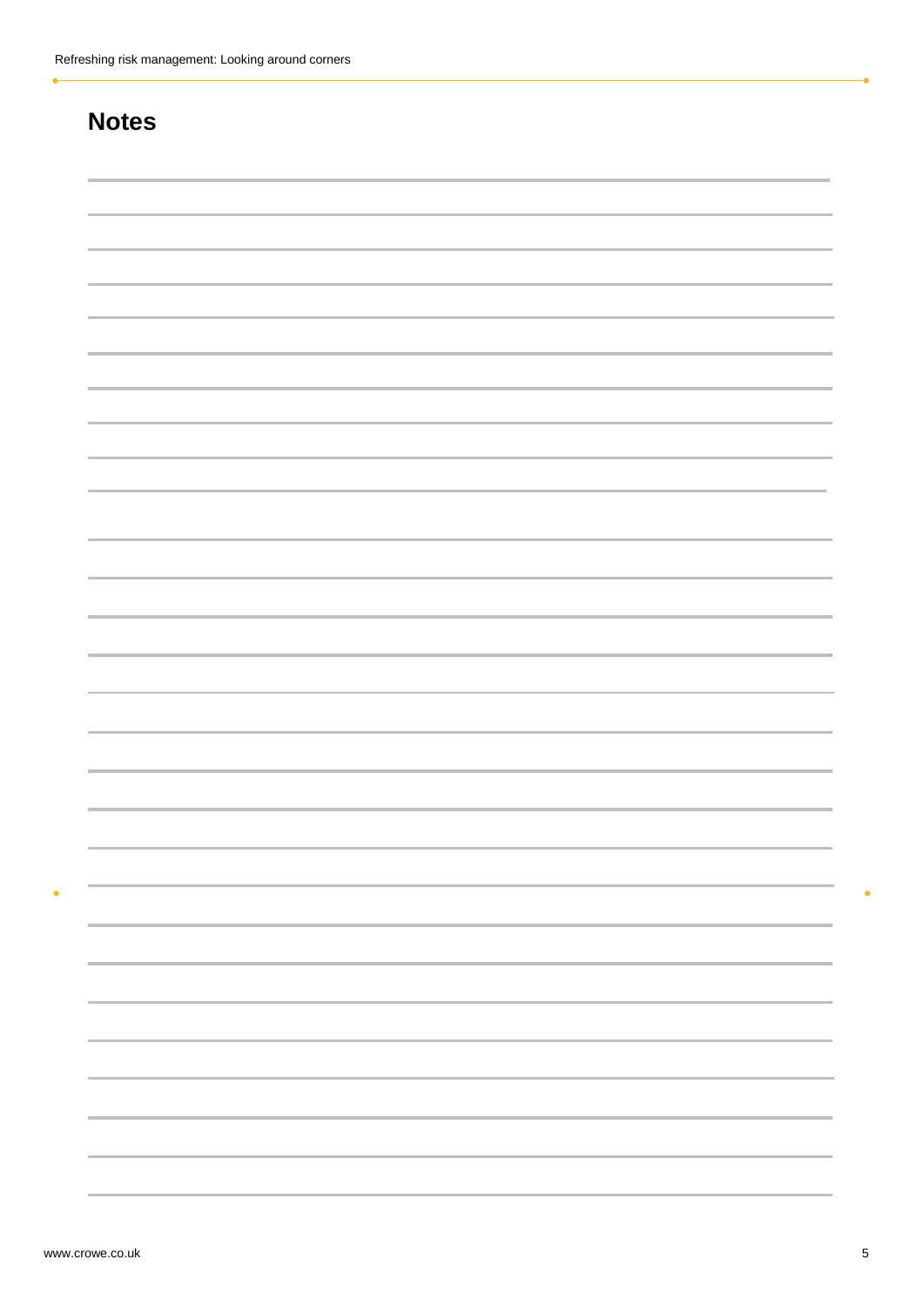|                                                                                   | the control of the control of the control of |
|-----------------------------------------------------------------------------------|----------------------------------------------|
|                                                                                   |                                              |
|                                                                                   |                                              |
|                                                                                   |                                              |
|                                                                                   |                                              |
|                                                                                   |                                              |
|                                                                                   |                                              |
|                                                                                   |                                              |
|                                                                                   |                                              |
|                                                                                   |                                              |
|                                                                                   |                                              |
|                                                                                   |                                              |
|                                                                                   |                                              |
|                                                                                   |                                              |
|                                                                                   |                                              |
|                                                                                   |                                              |
|                                                                                   |                                              |
|                                                                                   |                                              |
|                                                                                   |                                              |
|                                                                                   |                                              |
|                                                                                   |                                              |
|                                                                                   |                                              |
|                                                                                   |                                              |
|                                                                                   | and the control of the control               |
|                                                                                   |                                              |
|                                                                                   |                                              |
|                                                                                   | the control of the control of the            |
|                                                                                   |                                              |
|                                                                                   |                                              |
| ,我们也不会有什么?""我们不会有什么?""我们不会有什么?""我们不会有什么?""我们不会有什么?""我们不会有什么?""我们不会有什么?""我们不会有什么?" |                                              |
|                                                                                   |                                              |
|                                                                                   |                                              |
|                                                                                   |                                              |
|                                                                                   |                                              |
|                                                                                   |                                              |
| ,我们也不会有什么?""我们的人,我们也不会有什么?""我们的人,我们也不会有什么?""我们的人,我们也不会有什么?""我们的人,我们也不会有什么?""我们的人  |                                              |
|                                                                                   |                                              |
| ,我们也不会有什么?""我们的人,我们也不会不会不会。""我们的人,我们也不会不会不会不会。""我们的人,我们也不会不会不会。""我们的人,我们也不会不会不会。" |                                              |
|                                                                                   |                                              |
|                                                                                   |                                              |
| 的,我们也不会有什么?""我们的人,我们也不会有什么?""我们的人,我们也不会有什么?""我们的人,我们也不会有什么?""我们的人,我们也不会有什么?""我们的  |                                              |
|                                                                                   |                                              |
|                                                                                   |                                              |
| ,我们也不会有什么?""我们的话,我们也不会有什么?""我们的话,我们也不会有什么?""我们的话,我们也不会有什么?""我们的话,我们也不会有什么?""我们的话  |                                              |
|                                                                                   |                                              |
|                                                                                   |                                              |
|                                                                                   |                                              |
|                                                                                   |                                              |
|                                                                                   |                                              |
|                                                                                   |                                              |

 $\bullet$ 

 $\bullet$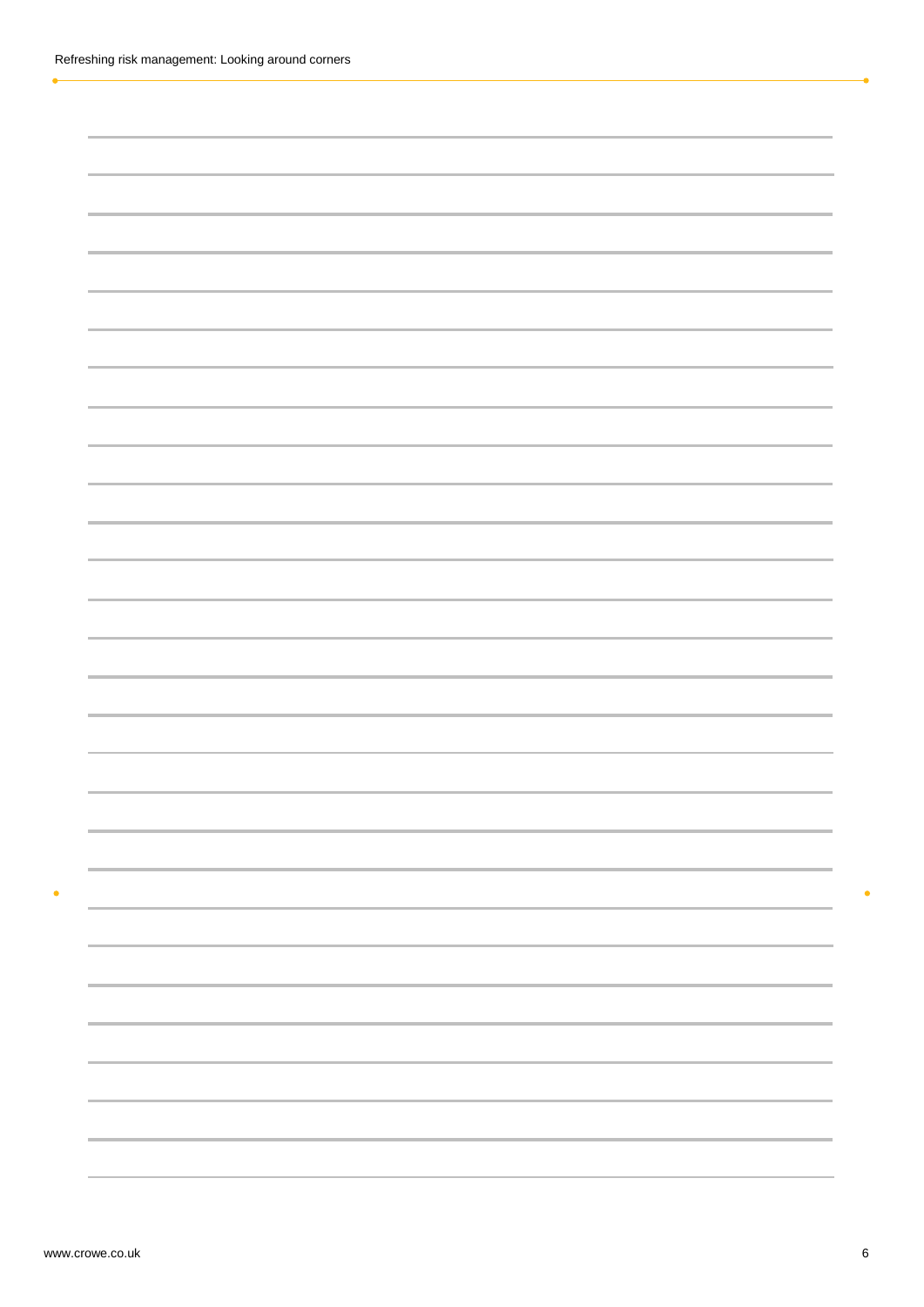|                                                                                  | the control of the con-                      |
|----------------------------------------------------------------------------------|----------------------------------------------|
|                                                                                  |                                              |
|                                                                                  |                                              |
|                                                                                  |                                              |
|                                                                                  |                                              |
|                                                                                  |                                              |
|                                                                                  |                                              |
|                                                                                  | the control of the control of the            |
|                                                                                  |                                              |
|                                                                                  |                                              |
|                                                                                  |                                              |
|                                                                                  |                                              |
|                                                                                  |                                              |
|                                                                                  |                                              |
|                                                                                  |                                              |
|                                                                                  |                                              |
|                                                                                  |                                              |
|                                                                                  |                                              |
|                                                                                  |                                              |
|                                                                                  |                                              |
|                                                                                  |                                              |
|                                                                                  |                                              |
|                                                                                  |                                              |
|                                                                                  |                                              |
|                                                                                  |                                              |
|                                                                                  |                                              |
|                                                                                  |                                              |
|                                                                                  |                                              |
|                                                                                  |                                              |
|                                                                                  |                                              |
|                                                                                  |                                              |
|                                                                                  |                                              |
|                                                                                  |                                              |
|                                                                                  |                                              |
|                                                                                  |                                              |
|                                                                                  |                                              |
|                                                                                  |                                              |
| ,我们也不会有什么?""我们的人,我们也不会有什么?""我们的人,我们也不会有什么?""我们的人,我们也不会有什么?""我们的人,我们也不会有什么?""我们的人 |                                              |
|                                                                                  |                                              |
|                                                                                  |                                              |
|                                                                                  |                                              |
| ,我们也不会有什么?""我们的人,我们也不会有什么?""我们的人,我们也不会有什么?""我们的人,我们也不会有什么?""我们的人,我们也不会有什么?""我们的人 |                                              |
|                                                                                  |                                              |
|                                                                                  |                                              |
|                                                                                  |                                              |
|                                                                                  |                                              |
|                                                                                  |                                              |
|                                                                                  |                                              |
|                                                                                  | the control of the control of the control of |
|                                                                                  |                                              |
|                                                                                  |                                              |
|                                                                                  | $\sim$                                       |

 $\bullet$ 

 $\bullet$